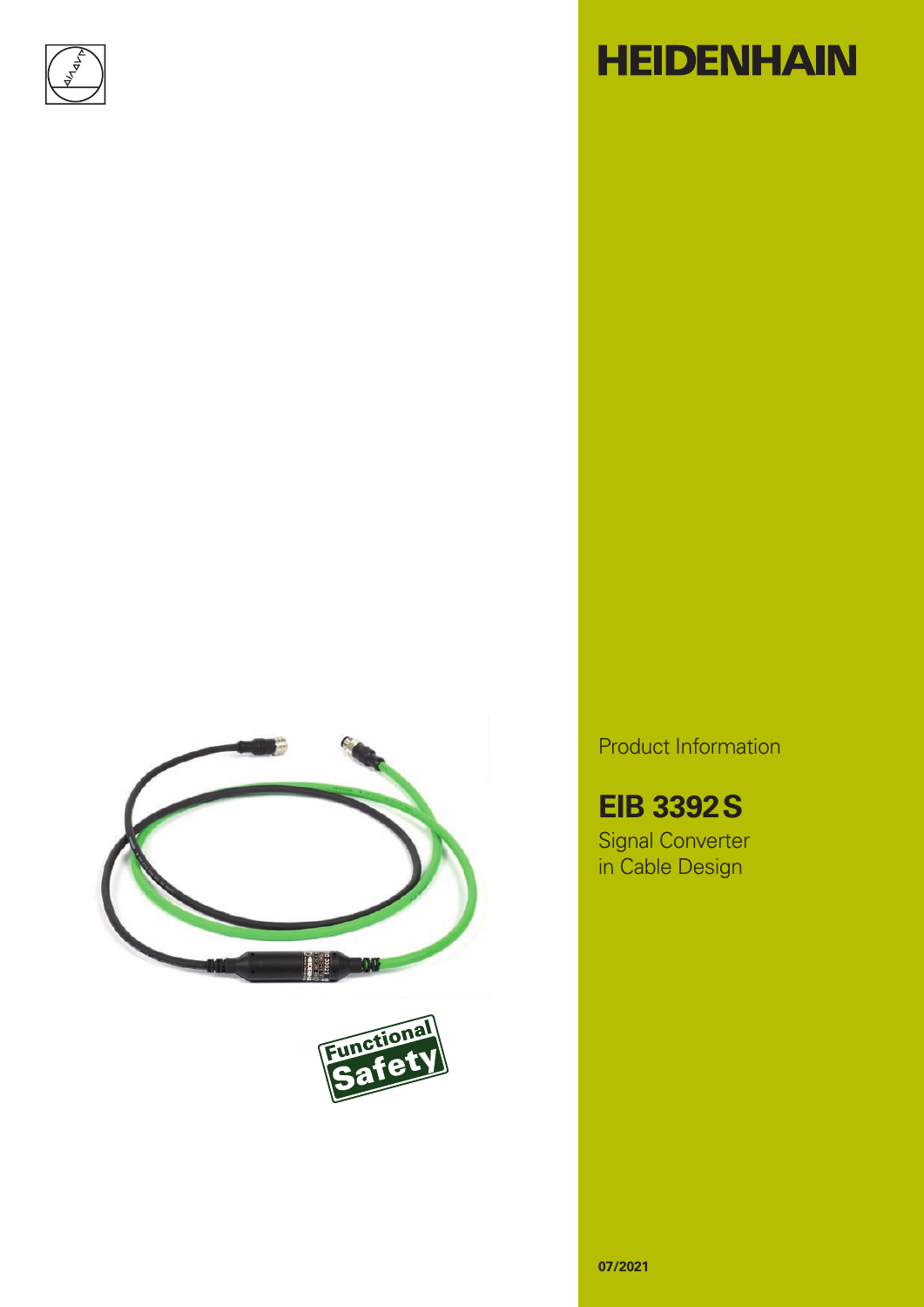| <b>Specifications</b>                      | <b>EIB 3392 S</b>                                                                                                                                                                                                         |  |  |  |  |  |
|--------------------------------------------|---------------------------------------------------------------------------------------------------------------------------------------------------------------------------------------------------------------------------|--|--|--|--|--|
| <b>Functional safety</b>                   | Depending on the connected encoder and subsequent electronics, suited for applications with up to<br>• SIL 2 as per EN 61508 (further basis for testing: EN 61800-5-2)<br>• Category 3 PL d as per EN ISO 13849-1:2016-06 |  |  |  |  |  |
| <b>PFH</b>                                 | 26 $\cdot$ 10 <sup>-9</sup> (with respect to an operating elevation of $\leq$ 1000 m above sea level)                                                                                                                     |  |  |  |  |  |
| Safe position                              | Determined by the connected encoder and the subsequent electronics (i.e. through the configuration);<br>the EIB has no influence on the safe position                                                                     |  |  |  |  |  |
| <b>Input</b>                               |                                                                                                                                                                                                                           |  |  |  |  |  |
| Interface                                  | EnDat 2.2                                                                                                                                                                                                                 |  |  |  |  |  |
| Ordering designation                       | EnDat22 (note the Encoder requirements)                                                                                                                                                                                   |  |  |  |  |  |
| <b>Electrical connection</b>               | Various connectors (see Versions of the EIB 3392S)                                                                                                                                                                        |  |  |  |  |  |
| Encoder supply voltage (U <sub>P2</sub> )  | DC 8.0 V ±0.4 V, max. 1800 mW                                                                                                                                                                                             |  |  |  |  |  |
| Cable length                               | ≤ 30 $m^{1}$                                                                                                                                                                                                              |  |  |  |  |  |
| <b>Output</b>                              |                                                                                                                                                                                                                           |  |  |  |  |  |
| Interface                                  | DRIVE-CLIQ                                                                                                                                                                                                                |  |  |  |  |  |
| Firmware                                   | 01.32.27.15                                                                                                                                                                                                               |  |  |  |  |  |
| SINAMICS, SIMOTION <sup>2)</sup>           | $\geq$ V4.6HF3                                                                                                                                                                                                            |  |  |  |  |  |
| SINUMERIK with safety <sup>2)</sup>        | $\geq$ V4.7 SP1 HF1                                                                                                                                                                                                       |  |  |  |  |  |
| SINUMERIK without safety <sup>2)</sup>     | $\geq$ V4.5 SP2 HF4                                                                                                                                                                                                       |  |  |  |  |  |
| <b>Calculation time</b><br>TIME_MAX_ACTVAL | Refer to TIME_MAX_ACTVAL on page 2                                                                                                                                                                                        |  |  |  |  |  |
| Ordering designation                       | <b>DQ01</b>                                                                                                                                                                                                               |  |  |  |  |  |
| <b>Electrical connection</b>               | Various connectors (see Versions of the EIB 3392S)                                                                                                                                                                        |  |  |  |  |  |
| Cable length                               | $\leq 30 \text{ m}^{3}$                                                                                                                                                                                                   |  |  |  |  |  |
| Supply voltage (U <sub>P1</sub> )          | DC 24 V (16.0 V to 28.8 V)<br>(up to DC 36.0 V possible without impairing functional safety)                                                                                                                              |  |  |  |  |  |
| Power consumption                          | Maximum At 16.0 V: ≤ 3200 mW<br>At 28.8 V: $\leq$ 3300 mW<br>At 24 V:<br>1000 mW + $1.15 \times$ P <sub>Mtyp</sub><br><b>Typical</b><br>(with $P_{Mtyp}$ = typical power consumption of the encoder)                      |  |  |  |  |  |
| Elevation                                  | $\leq 1000$ m                                                                                                                                                                                                             |  |  |  |  |  |
| <b>Operating temperature</b>               | $0 °C$ to 60 $°C$                                                                                                                                                                                                         |  |  |  |  |  |
| Storage temperature                        | $-30$ °C to 70 °C                                                                                                                                                                                                         |  |  |  |  |  |

on both sides)

## **EIB 3392S**

**Signal converter in cable design with firmware version 15**

The EIB 3392S makes it possible to connect encoders with the ordering designation EnDat22 to the DRIVE-CLiQ interface.

- **• Input: HEIDENHAIN encoders with EnDat22 interface**
- **• Output: DRIVE-CLiQ interface**

### **Encoder requirements**

Depending on the firmware version of the EIB and the subsequent electronics, it might be possible to also attach other encoders with an EnDat22 interface. Please contact HEIDENHAIN or the manufacturer of the subsequent electronics for further information.

After switch-on, the EIB tests various characteristics of the connected encoder and automatically adapts itself to it. If the encoder does not meet the necessary requirements, an error message is issued via the DRIVE-CLiQ interface.

### <span id="page-1-0"></span>**TIME\_MAX\_ACTVAL**

The calculation time TIME\_MAX\_ACTVAL specifies the earliest time (relative to the request time) after which the transfer of data from the encoder to the control can begin.

The value depends on the parameters of the connected encoder (calculation time and resolution) and the cable length. Furthermore, there can be restrictions when setting the cycle times. For more information, please refer to the documentation for the DRIVE-CLiQ subsequent electronics.

### **Online diagnostics**

With EnDat 2.2 encoders, valuation values can be read cyclically from the encoder to evaluate its functioning. The valuation numbers provide the current state of the encoder and ascertain the encoder's "function reserves." These function reserves are also transferred over the DRIVE-CLiQ interface and can be displayed in the higher-level control. Further information is available from HEIDENHAIN upon request.

### **Fastening**

The EIB 3392S must be fastened. This is possible, for example, with a 20 mm cable clamp (see also "Dimension drawing").

### **Power supply of encoder**

The EIB 3392S provides voltage of  $U_P = 8.0 V$  to the encoder. Please comply with the supply voltage range of the connected encoder. Due to their voltage range, certain encoders with the ordering designation EnDat22 cannot be connected, e.g. LC 1x3, LC 4x3, and ECN 225.

| <b>Specifications</b>                                   | <b>EIB 3392 S</b>                                                                                                                                                                                 |  |  |  |  |  |
|---------------------------------------------------------|---------------------------------------------------------------------------------------------------------------------------------------------------------------------------------------------------|--|--|--|--|--|
| <b>Functional safety</b>                                | Depending on the connected encoder and subsequent electronics, suited for<br>• SIL 2 as per EN 61508 (further basis for testing: EN 61800-5-2)<br>• Category 3 PL d as per EN ISO 13849-1:2016-06 |  |  |  |  |  |
| PFH                                                     | $26 \cdot 10^{-9}$ (with respect to an operating elevation of $\leq 1000$ m above sea level)                                                                                                      |  |  |  |  |  |
| Safe position                                           | Determined by the connected encoder and the subsequent electronics (i.e. t<br>the EIB has no influence on the safe position                                                                       |  |  |  |  |  |
| <b>Input</b>                                            |                                                                                                                                                                                                   |  |  |  |  |  |
| Interface                                               | EnDat 2.2                                                                                                                                                                                         |  |  |  |  |  |
| Ordering designation                                    | EnDat22 (note the Encoder requirements)                                                                                                                                                           |  |  |  |  |  |
| Electrical connection                                   | Various connectors (see Versions of the EIB 3392S)                                                                                                                                                |  |  |  |  |  |
| Encoder supply voltage (U <sub>P2</sub> )               | DC 8.0 V ±0.4 V, max. 1800 mW                                                                                                                                                                     |  |  |  |  |  |
| Cable length                                            | $\leq 30 \text{ m}^{1}$                                                                                                                                                                           |  |  |  |  |  |
| <b>Output</b>                                           |                                                                                                                                                                                                   |  |  |  |  |  |
| Interface                                               | DRIVE-CLIQ                                                                                                                                                                                        |  |  |  |  |  |
| Firmware                                                | 01.32.27.15                                                                                                                                                                                       |  |  |  |  |  |
| SINAMICS, SIMOTION <sup>2)</sup>                        | $\geq$ V4.6HF3                                                                                                                                                                                    |  |  |  |  |  |
| SINUMERIK with safety <sup>2)</sup>                     | $\geq$ V4.7 SP1 HF1                                                                                                                                                                               |  |  |  |  |  |
| SINUMERIK without safety <sup>2)</sup>                  | $\geq$ V4.5 SP2 HF4                                                                                                                                                                               |  |  |  |  |  |
| Calculation time<br>TIME_MAX_ACTVAL                     | Refer to TIME_MAX_ACTVAL on page 2                                                                                                                                                                |  |  |  |  |  |
| Ordering designation                                    | <b>DQ01</b>                                                                                                                                                                                       |  |  |  |  |  |
| Electrical connection                                   | Various connectors (see Versions of the EIB 3392S)                                                                                                                                                |  |  |  |  |  |
| Cable length                                            | $\leq 30 \text{ m}^{3}$                                                                                                                                                                           |  |  |  |  |  |
| Supply voltage (U <sub>P1</sub> )                       | DC 24 V (16.0 V to 28.8 V)<br>(up to DC 36.0 V possible without impairing functional safety)                                                                                                      |  |  |  |  |  |
| Power consumption                                       | Maximum At 16.0 V: ≤ 3200 mW<br>At 28.8 V: $\leq$ 3300 mW                                                                                                                                         |  |  |  |  |  |
|                                                         | At 24 V:<br>1000 mW + $1.15 \times$ P <sub>Mtyp</sub><br>Typical<br>(with $P_{Mtyp}$ = typical power consumption of the encod                                                                     |  |  |  |  |  |
| Elevation                                               | $\leq 1000$ m                                                                                                                                                                                     |  |  |  |  |  |
| <b>Operating temperature</b>                            | $0 °C$ to 60 $°C$                                                                                                                                                                                 |  |  |  |  |  |
| <b>Storage temperature</b>                              | -30 °C to 70 °C                                                                                                                                                                                   |  |  |  |  |  |
| <b>Vibration</b> 55 Hz to 2000 Hz<br><b>Shock 11 ms</b> | 100 m/s <sup>2</sup> (IEC 60068-2-6)<br>200 m/s <sup>2</sup> (IEC 60068-2-27)                                                                                                                     |  |  |  |  |  |
| <b>Protection rating EN 60529</b>                       | $IP65^{4}$                                                                                                                                                                                        |  |  |  |  |  |
| <b>Mass</b>                                             | $\approx$ 0.2 kg (with 1 m cable length on both sides)                                                                                                                                            |  |  |  |  |  |

<sup>1)</sup> With HEIDENHAIN cable. Comply with the supply voltage at the encoder<br><sup>2)</sup> Information from Siemens as per the document *"Certified encoders with DRIVE-CLiQ Dependencies on SIMOTION / SINUMERIK and SINAMICS Hardware and Software versions"* (version: 04/2019) <sup>3)</sup> Depending on the output cable; the plug connection to the EIB is to be considered a DRIVE-CLiQ coupling.  $^{4)}$  Use the correct connector version

DRIVE-CLiQ is a registered trademark of SIEMENS AG.

|                                                                                                                                                                                                            | <b>Compatible with EIB 3392S</b>                                            |
|------------------------------------------------------------------------------------------------------------------------------------------------------------------------------------------------------------|-----------------------------------------------------------------------------|
| <b>Absolute sealed linear encoders</b><br>LC 100, LC 400, LC 200                                                                                                                                           | $\checkmark$                                                                |
| <b>Absolute exposed linear encoders</b><br>LIC 4100, LIC 3100, LIC 2100                                                                                                                                    | $\checkmark$                                                                |
| <b>Absolute angle encoders</b><br>RCN 2001, RCN 5001, RCN 8001, RCN 6000<br>ROC 2000, ROC 7000<br><b>ECN 2000</b><br><b>ECA 4000</b><br><b>ECM 2400</b><br>MRP 2000, MRP 5000, MRP 8000<br><b>SRP 5000</b> | $\checkmark$<br>$\checkmark$<br>$\checkmark$<br>✓<br>✓<br>$\checkmark$<br>✓ |
| Absolute singleturn encoders, such as<br><b>ECN 100</b><br>ECI 100, ECI 1100, ECI 1300                                                                                                                     | $\checkmark$<br>✓                                                           |
| Absolute multiturn encoders, such as<br>EQI 1100, EQI 1300                                                                                                                                                 | $\checkmark$                                                                |
| Length gauges<br>AT 3000<br>AT 1200                                                                                                                                                                        | ✓<br>$\checkmark$                                                           |
| <b>Incremental EnDat encoders, such as</b><br>ERM 2400, LIP 200, EIB 100, EIB 300, EIB 1500                                                                                                                |                                                                             |
| <b>Encoders with battery-buffered revolution</b><br>counter, such as<br>EBI 100, EBI 1100, EBI 4000                                                                                                        |                                                                             |



### **Firmware versions**

The firmware version can be read out over the DRIVE-CLiQ parameter "Act\_FW\_ Version" (index 0). The final two digits of the displayed value are decisive.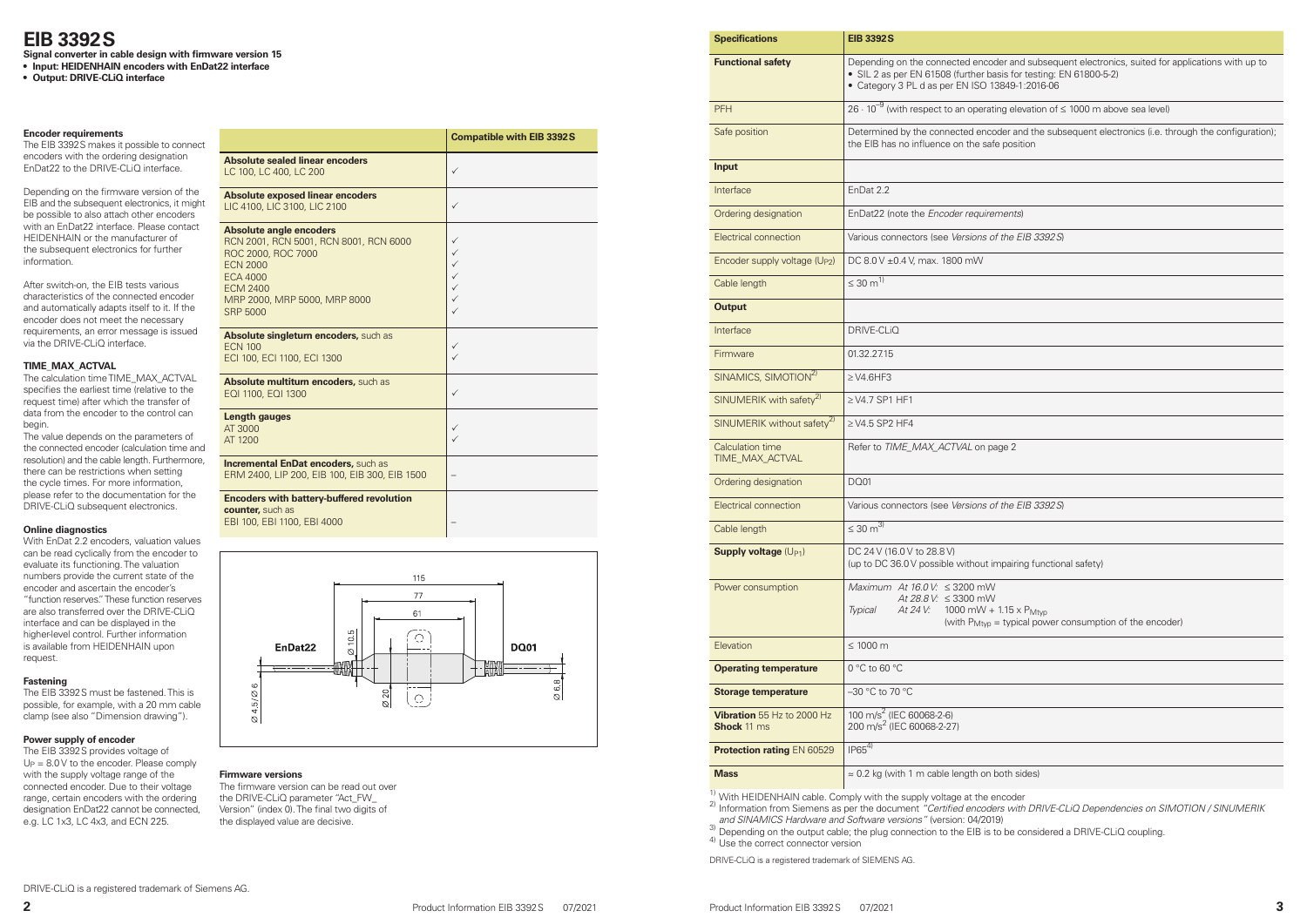

## **Versions of the EIB 3392S**

**Overview of connection options (the encoders are examples) Temperature sensor information** 

The EIB 3392S does not have a temperature sensor input, but it can evaluate the temperature sensor information from connected EnDat encoders and pass it through the DRIVE-CLiQ interface. Up to four types of temperature information can be transmitted. The EIB 3392S supports transmission from:

- one internal temperature sensor (value is provided in the DRIVE-CLiQ parameter "Encoder Temperature")
- up to three external temperature sensors (values are provided in the DRIVE CLiQ parameter "Motor temperature 2-4"; the calculated highest value of the three sensors is output in the parameter "Motor temperature 1")



The EIB 3392S can simultaneously process the information of one external and one internal temperature sensor. If more than one external temperature sensor is used, the value of the internal temperature sensor can no longer be provided.

In principle, the EIB can be used in safetyrelated applications only if functional safety is supported by the connected encoder. The characteristics with regard to functional safety are substantially determined by the connected encoder and the subsequent electronics (if required, contact the manufacturer; the EIB basically conveys the characteristics of the encoder).

The evaluation of the connected sensors can be set via the DRIVE-CLiQ interface, depending on the settings of the EnDat encoder. This allows temperature sensors of types KTY 84-130, PT 1000, and PTC to be evaluated. For more information, please contact HEIDENHAIN.

**Designation of the connecting cables** The connection cables for input and output

have differing colors.

The interfaces and their ordering designations "EnDat22" and "DQ01" are printed on the ID label. Arrows indicate the proper connection.



You can find further information on the availability and mapping of the temperature sensor information in the documentation of the connected EnDat encoder.

A<sub>P</sub>: Cross-section of wires for power supply voltage Other versions are available upon request.

### **Functional safety**

The **safe position** is also substantially determined by the connected encoder and the subsequent electronics. The EIB itself does not influence the safe position. The "safe position" and "safety-related measuring step (SM)" of the connected EnDat encoder are required to calculate the safe position. Please contact the manufacturer of the subsequent electronics for further information.

The **PFH value** of the total system (EIB 3392S + encoder) is the sum of the PFH values of the EIB 3392S and the connected encoder. For information on the encoder, please refer to its documentation (Product Information document, brochure, and mounting instructions).

| ID         | <b>Input</b>                            |                                               |                     | <b>Output</b>                        |                                                     |                     |
|------------|-----------------------------------------|-----------------------------------------------|---------------------|--------------------------------------|-----------------------------------------------------|---------------------|
|            | <b>Connecting elements</b>              | Cable Ø/A <sub>P</sub>                        | <b>Cable length</b> | <b>Connecting elements</b>           | Cable Ø/A <sub>P</sub>                              | <b>Cable length</b> |
| 1159077-11 | 12-pin ultra-lock<br>connector (female) | $4.5 \text{ mm/}$<br>2 · 0.16 mm <sup>2</sup> | 2.5 <sub>m</sub>    | 8-pin M12 connector<br>(male)        | $6.8$ mm/<br>$1.0.24 \text{ mm}^2$                  | 0.5 <sub>m</sub>    |
| 1164824-11 | 14-pin M12 connector<br>(female)        | 4.5 mm/<br>$2 \cdot 0.16 \text{ mm}^2$        | 2.5 <sub>m</sub>    | 8-pin M12 connector<br>(male)        | $6.8 \text{ mm/}$<br>1 $\cdot$ 0.24 mm <sup>2</sup> | 0.5 <sub>m</sub>    |
| 1159070-11 | 8-pin M12 connector<br>(female)         | $6 \text{ mm/}$<br>2 · 0.16 mm <sup>2</sup>   | 1 <sub>m</sub>      | 8-pin M12 connector<br>(male)        | $6.8 \text{ mm/}$<br>1 $\cdot$ 0.24 mm <sup>2</sup> | 1 <sub>m</sub>      |
| 1164806-11 | 8-pin M12 connector<br>(female)         | $6 \text{ mm/}$<br>2 · 0.16 mm <sup>2</sup>   | 0.5 <sub>m</sub>    | 6-pin RJ45 connector,<br>IP20 (male) | $6.8$ mm/<br>1 $\cdot$ 0.24 mm <sup>2</sup>         | 2.5 <sub>m</sub>    |

The EIB 3392S is designed for a **service life** of 20 years (in accordance with ISO 13849).

Please contact the manufacturer of the subsequent electronics for more information on the application of the EIB and encoder in safety-related applications.

### **Restrictions**

With linear encoders featuring measuring lengths greater than 50 m, there may under certain circumstances be limitations in the output of the commutation angle via the DRIVE-CLiQ interface. Please contact HEIDENHAIN in such cases. HEIDENHAIN recommends setting the datum shift in the subsequent electronics. If the datum shift is used in the EnDat area, it must be less than 3 m, and no position values less than zero may result.

### **Overview of ID numbers for the EIB 3392S**



The software of the DRIVE-CLiQ subsequent electronics must be designed for operation of the EIB 3392S in safetyrelated applications. For more information on availability, please refer to the manufacturer.